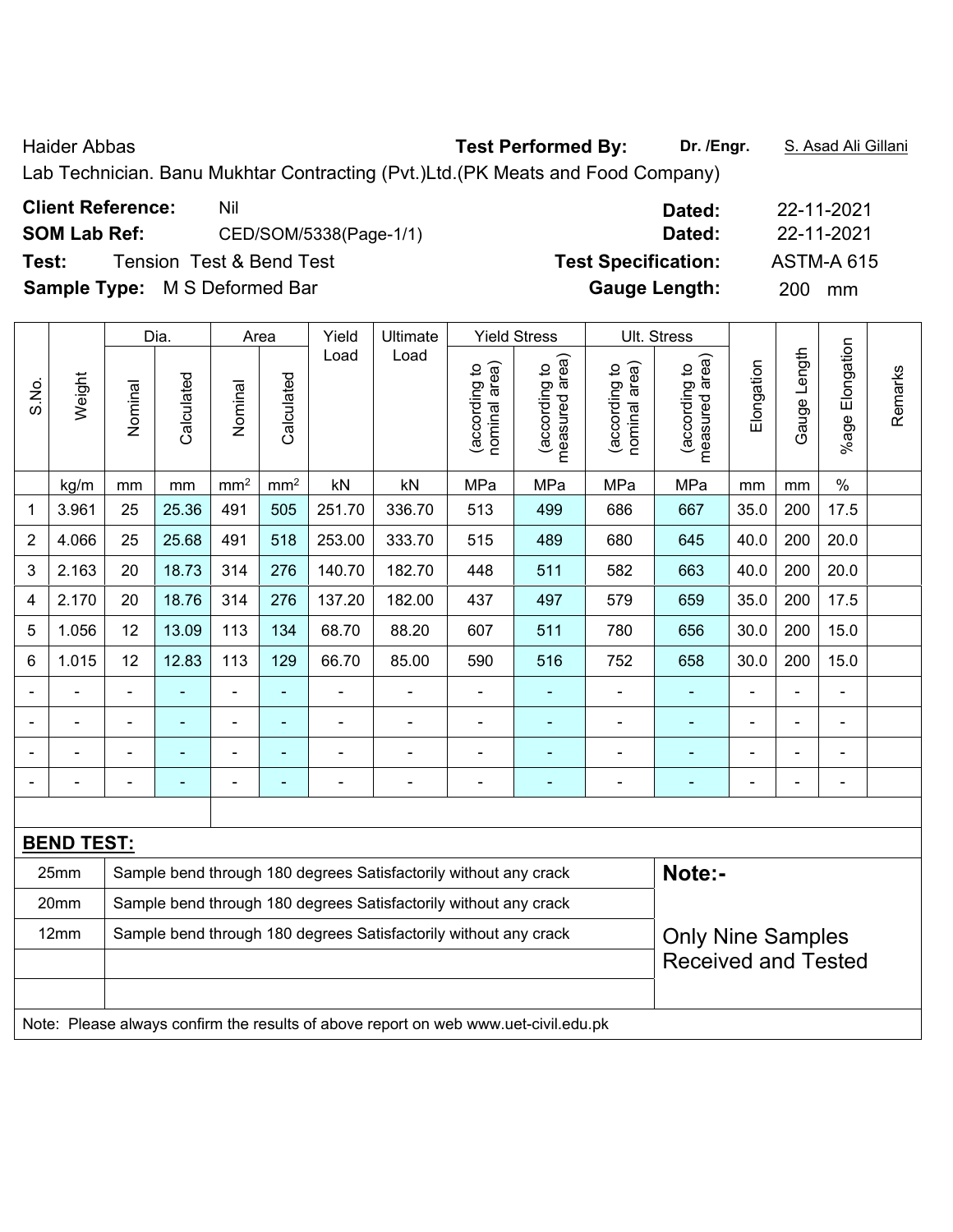# Mr.Nasir Mehmood **Test Performed By:** Dr. /Engr. **S. Asad Ali Gillani**

Construction Manager EEPL.(Sitara Serene Multistoried Building Lahore)

| Dated:                     | 22-11-2021             |
|----------------------------|------------------------|
| Dated:                     | 22-11-2021             |
| <b>Test Specification:</b> | <b>ASTM-A 615</b>      |
| <b>Gauge Length:</b>       | <b>200</b><br>mm       |
|                            | CED/SOM/5340(Page-1/1) |

|       |                      |                | Dia.                                                                                                                      |                 | Area                     | Yield          | Ultimate                                                                            | <b>Yield Stress</b>            |                                 | Ult. Stress                    |                                    |                |                |                 |         |
|-------|----------------------|----------------|---------------------------------------------------------------------------------------------------------------------------|-----------------|--------------------------|----------------|-------------------------------------------------------------------------------------|--------------------------------|---------------------------------|--------------------------------|------------------------------------|----------------|----------------|-----------------|---------|
| S.No. | Weight               | Nominal        | Calculated                                                                                                                | Nominal         | Calculated               | Load           | Load                                                                                | nominal area)<br>(according to | (according to<br>measured area) | nominal area)<br>(according to | area)<br>(according to<br>measured | Elongation     | Gauge Length   | %age Elongation | Remarks |
|       | kg/m                 | mm             | mm                                                                                                                        | mm <sup>2</sup> | mm <sup>2</sup>          | kN             | kN                                                                                  | MPa                            | MPa                             | MPa                            | MPa                                | mm             | mm             | $\%$            |         |
| 1     | 3.851                | 25             | 25.00                                                                                                                     | 491             | 491                      | 241.00         | 315.50                                                                              | 491                            | 491                             | 643                            | 643                                | 37.5           | 200            | 18.8            |         |
| 2     | 3.880                | 25             | 25.09                                                                                                                     | 491             | 494                      | 280.20         | 343.70                                                                              | 571                            | 567                             | 700                            | 696                                | 32.5           | 200            | 16.3            |         |
| 3     | 2.253                | 19             | 19.12                                                                                                                     | 284             | 287                      | 176.70         | 206.00                                                                              | 623                            | 616                             | 727                            | 718                                | 25.0           | 200            | 12.5            |         |
| 4     | 2.248                | 19             | 19.09                                                                                                                     | 284             | 286                      | 171.70         | 206.00                                                                              | 606                            | 600                             | 727                            | 720                                | 27.5           | 200            | 13.8            |         |
|       |                      | $\blacksquare$ |                                                                                                                           |                 |                          | ÷              |                                                                                     |                                |                                 |                                |                                    |                |                | $\blacksquare$  |         |
|       |                      | $\blacksquare$ | $\blacksquare$                                                                                                            | $\blacksquare$  | $\overline{\phantom{0}}$ | $\blacksquare$ | $\overline{\phantom{0}}$                                                            | $\qquad \qquad \blacksquare$   | $\overline{\phantom{0}}$        | $\overline{\phantom{0}}$       | $\overline{\phantom{a}}$           | $\blacksquare$ | $\blacksquare$ | $\blacksquare$  |         |
|       |                      | $\blacksquare$ | $\blacksquare$                                                                                                            | $\blacksquare$  | $\blacksquare$           | ä,             | $\blacksquare$                                                                      | $\blacksquare$                 | $\blacksquare$                  |                                | $\blacksquare$                     | $\blacksquare$ | $\blacksquare$ | $\blacksquare$  |         |
|       | $\blacksquare$       | $\blacksquare$ | $\blacksquare$                                                                                                            | $\blacksquare$  | $\blacksquare$           | ä,             | $\blacksquare$                                                                      | $\blacksquare$                 | $\blacksquare$                  |                                | $\blacksquare$                     | $\blacksquare$ | $\blacksquare$ | $\blacksquare$  |         |
|       |                      |                | $\blacksquare$                                                                                                            | $\blacksquare$  |                          | ä,             |                                                                                     | L,                             | ۰                               |                                | $\blacksquare$                     |                |                | ä,              |         |
|       |                      |                |                                                                                                                           |                 |                          |                |                                                                                     |                                |                                 |                                |                                    |                | $\blacksquare$ | $\blacksquare$  |         |
|       | <b>Witnessed By:</b> |                |                                                                                                                           |                 | M.Fayyaz Rasul           |                |                                                                                     |                                |                                 |                                |                                    |                |                |                 |         |
|       | <b>BEND TEST:</b>    |                |                                                                                                                           |                 |                          |                |                                                                                     |                                |                                 |                                |                                    |                |                |                 |         |
|       | 25mm                 |                |                                                                                                                           |                 |                          |                | Sample bend through 180 degrees Satisfactorily without any crack                    |                                |                                 |                                | Note:-                             |                |                |                 |         |
|       | 19mm                 |                |                                                                                                                           |                 |                          |                |                                                                                     |                                |                                 |                                |                                    |                |                |                 |         |
|       |                      |                | Sample bend through 180 degrees Satisfactorily without any crack<br><b>Only Six Samples</b><br><b>Received and Tested</b> |                 |                          |                |                                                                                     |                                |                                 |                                |                                    |                |                |                 |         |
|       |                      |                |                                                                                                                           |                 |                          |                | Note: Please always confirm the results of above report on web www.uet-civil.edu.pk |                                |                                 |                                |                                    |                |                |                 |         |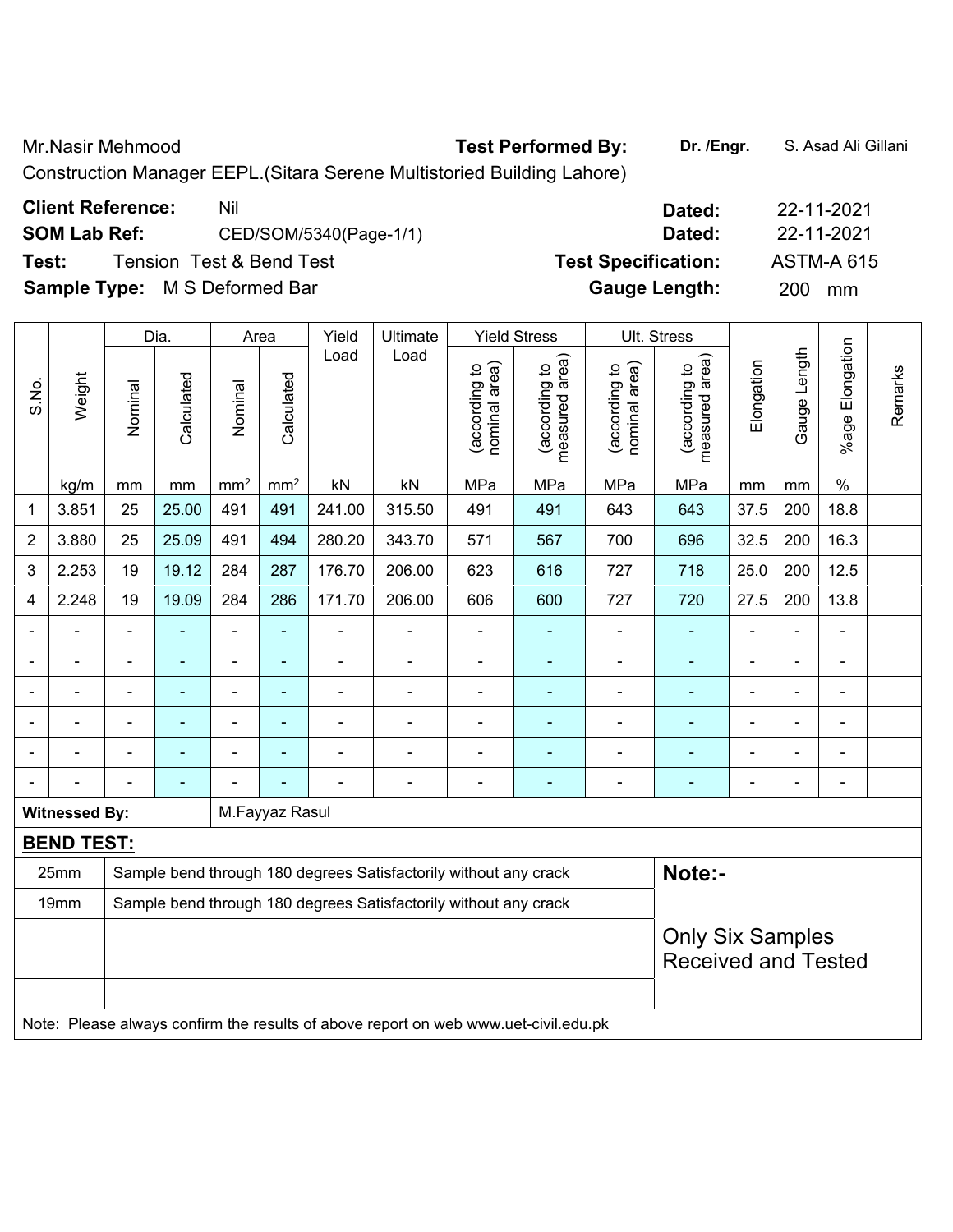Nauman Gull **Nauman Gull Commed By:** Test Performed By: Dr. /Engr. **Asad Ghalani** 

PM Pro-Health,Lahore. (Children`s Heart Hospital And Research Institute)

|                          | <b>Gauge Length:</b>                                                                |                |                | 8                        | inch            |                | <b>Sample Type:</b>                                              |                                |                                 | Deformed Bar                   |                                 |                            |                |                              |         |
|--------------------------|-------------------------------------------------------------------------------------|----------------|----------------|--------------------------|-----------------|----------------|------------------------------------------------------------------|--------------------------------|---------------------------------|--------------------------------|---------------------------------|----------------------------|----------------|------------------------------|---------|
|                          |                                                                                     |                | Dia.           |                          | Area            | Yield          | Ultimate                                                         |                                | <b>Yield Stress</b>             | Ult. Stress                    |                                 |                            |                |                              |         |
| S.No.                    | Weight                                                                              | Nominal        | Calculated     | Nominal                  | Calculated      | Load           | Load                                                             | nominal area)<br>(according to | measured area)<br>(according to | nominal area)<br>(according to | measured area)<br>(according to | Elongation                 | Gauge Length   | %age Elongation              | Remarks |
|                          | Ib/ft                                                                               | $\#$           | in             | in <sup>2</sup>          | in <sup>2</sup> | Tons           | Tons                                                             | psi                            | psi                             | psi                            | psi                             | in                         | in             | $\%$                         |         |
| 1                        | 1.535                                                                               | 6              | 0.758          | 0.44                     | 0.451           | 10.19          | 14.70                                                            | 51100                          | 49850                           | 73680                          | 71880                           | 1.70                       | 8.0            | 21.3                         |         |
| $\overline{2}$           | 1.512                                                                               | 6              | 0.752          | 0.44                     | 0.444           | 12.49          | 18.88                                                            | 62590                          | 62030                           | 94630                          | 93780                           | 1.50                       | 8.0            | 18.8                         |         |
| 3                        | 0.696                                                                               | 4              | 0.511          | 0.20                     | 0.205           | 6.07           | 104770                                                           | 102210                         | 1.00                            | 8.0                            | 12.5                            |                            |                |                              |         |
| 4                        | 0.683                                                                               | 4              | 0.506          | 0.20                     | 0.201           | 5.86           | 101390                                                           | 100890                         | 1.10                            | 8.0                            | 13.8                            |                            |                |                              |         |
| $\overline{\phantom{a}}$ |                                                                                     | $\blacksquare$ | ä,             | ÷                        | ä,              | ä,             | $\blacksquare$                                                   | ÷                              | $\blacksquare$                  | ä,                             | ä,                              |                            |                |                              |         |
| $\overline{\phantom{0}}$ |                                                                                     | $\blacksquare$ | $\blacksquare$ | $\overline{\phantom{a}}$ | ä,              | ÷.             | $\blacksquare$                                                   | ä,                             | ٠                               | $\blacksquare$                 | ÷                               | ä,                         | $\blacksquare$ | $\blacksquare$               |         |
| ÷                        |                                                                                     | $\overline{a}$ |                | -                        | ۰               | $\overline{a}$ |                                                                  | ÷                              | ٠                               |                                |                                 | ÷                          | ÷              | $\blacksquare$               |         |
| $\blacksquare$           |                                                                                     | $\blacksquare$ | $\blacksquare$ | ÷                        | ÷               | $\blacksquare$ | $\blacksquare$                                                   | Ē,                             | ÷                               | $\blacksquare$                 | ÷                               | $\blacksquare$             | ÷              | $\overline{a}$               |         |
|                          |                                                                                     |                |                |                          |                 |                |                                                                  |                                |                                 |                                |                                 |                            |                | $\qquad \qquad \blacksquare$ |         |
| ۰                        |                                                                                     | $\blacksquare$ | $\blacksquare$ |                          | ۰               |                | $\blacksquare$                                                   | $\overline{\phantom{a}}$       | ÷,                              | $\blacksquare$                 | ÷                               | $\blacksquare$             | ÷              | $\blacksquare$               |         |
|                          |                                                                                     |                |                |                          |                 |                |                                                                  |                                |                                 |                                |                                 |                            |                |                              |         |
|                          | <b>BEND TEST:</b>                                                                   |                |                |                          |                 |                |                                                                  |                                |                                 |                                |                                 |                            |                |                              |         |
|                          | #6                                                                                  |                |                |                          |                 |                | Sample bend through 180 degrees Satisfactorily without any crack |                                |                                 |                                | Note:-                          |                            |                |                              |         |
|                          | #4                                                                                  |                |                |                          |                 |                | Sample bend through 180 degrees Satisfactorily without any crack |                                |                                 |                                |                                 |                            |                |                              |         |
|                          |                                                                                     |                |                |                          |                 |                |                                                                  |                                |                                 |                                | <b>Only Six Samples</b>         |                            |                |                              |         |
|                          |                                                                                     |                |                |                          |                 |                |                                                                  |                                |                                 |                                |                                 | <b>Received and Tested</b> |                |                              |         |
|                          |                                                                                     |                |                |                          |                 |                |                                                                  |                                |                                 |                                |                                 |                            |                |                              |         |
|                          | Note: Please always confirm the results of above report on web www.uet-civil.edu.pk |                |                |                          |                 |                |                                                                  |                                |                                 |                                |                                 |                            |                |                              |         |

**Client Reference:** T211101-L002-UET/LTR **Dated:** 20-10-2021 **Dated:** 22-11-2021

**Test:** Tension Test & Bend Test **Test Specification:** ASTM-A-615

**SOM Lab** 

**Ref:** 5330(Page-1/1)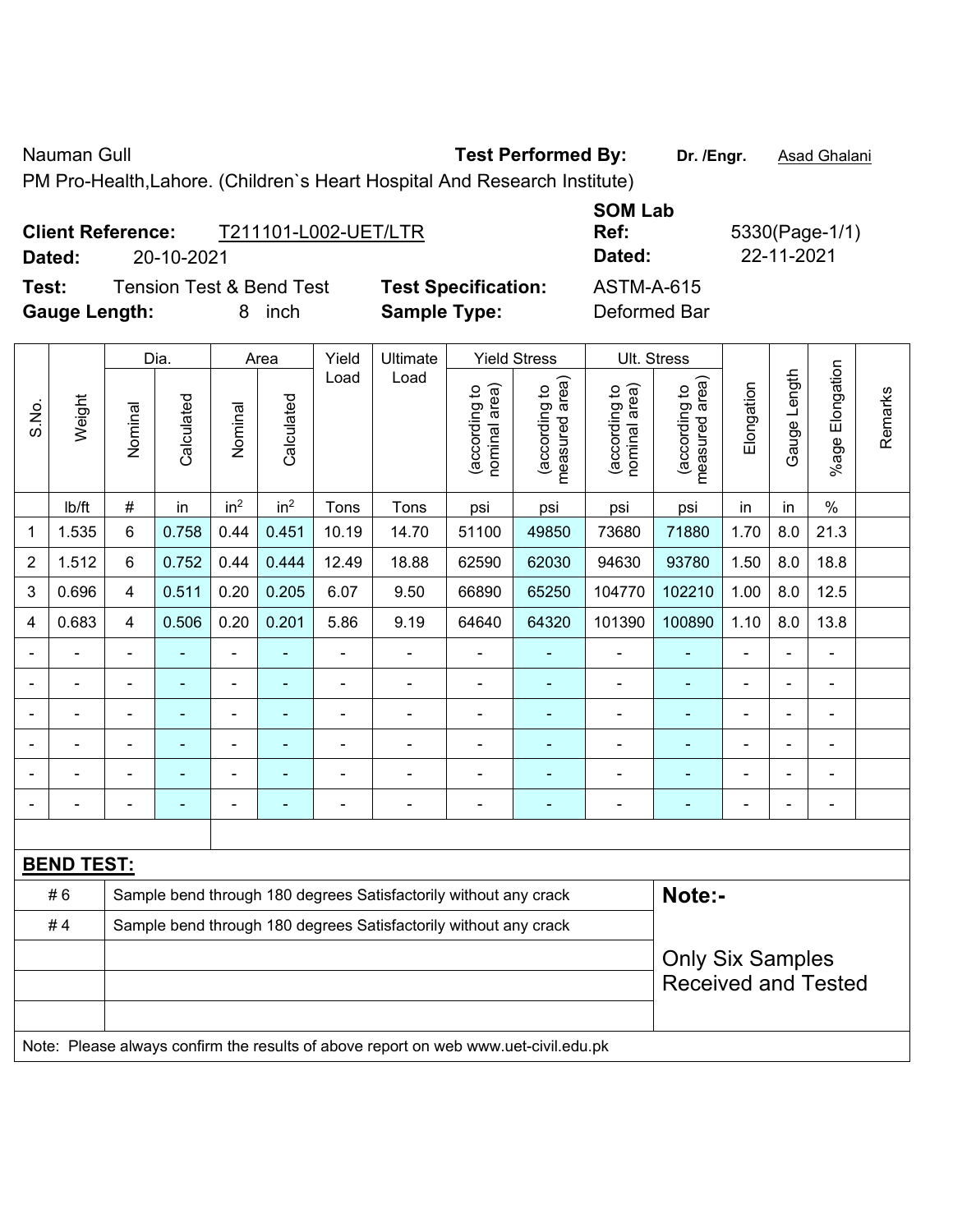Nafiz OZCAN **Test Performed By:** Dr. /Engr. **Asad Ghalani** 

SA-RA Group,(ADB-2012018(Lot 1) 220Kv Double Circuit Transmission Line From D.I Khan To Zhob)

| <b>Client Reference:</b> |            | MIG/2021/1274                       |                            | <b>SOM Lab</b><br>Ref: | 5332(Page-1/1)               |
|--------------------------|------------|-------------------------------------|----------------------------|------------------------|------------------------------|
| Dated:                   | 19-11-2021 |                                     |                            | Dated:                 | 22-11-2021                   |
| Test:                    |            | <b>Tension Test &amp; Bend Test</b> | <b>Test Specification:</b> | ASTM-A-615             | Deformed Bar (Batala Premiun |
| <b>Gauge Length:</b>     |            | inch<br>8.                          | <b>Sample Type:</b>        | Steel)                 |                              |

| Gauge Length: |
|---------------|
|               |
|               |

|                |                      |                                                                                                                       | Dia.                       |                 | Area            | Yield                      | Ult. Stress                                                                         |                                |                                 |                                |                                 |            |              |                      |         |
|----------------|----------------------|-----------------------------------------------------------------------------------------------------------------------|----------------------------|-----------------|-----------------|----------------------------|-------------------------------------------------------------------------------------|--------------------------------|---------------------------------|--------------------------------|---------------------------------|------------|--------------|----------------------|---------|
| S.No.          | Weight               | Nominal                                                                                                               | Calculated                 | Nominal         | Calculated      | Load                       | Load                                                                                | nominal area)<br>(according to | (according to<br>measured area) | nominal area)<br>(according to | (according to<br>measured area) | Elongation | Gauge Length | Elongation<br>%age l | Remarks |
|                | lb/ft                | #                                                                                                                     | in                         | in <sup>2</sup> | in <sup>2</sup> | Tons                       | Tons                                                                                | psi                            | psi                             | psi                            | psi                             | in         | in           | $\%$                 |         |
| 1              | 2.694                | 8                                                                                                                     | 1.004                      | 0.79            | 0.792           | 26.20                      | 36.39                                                                               | 73140                          | 72950                           | 101600                         | 101340                          | 1.50       | 8.0          | 18.8                 |         |
| 2              | 2.667                | 8                                                                                                                     | 0.999                      | 0.79            | 0.784           | 25.59                      | 35.75                                                                               | 71430                          | 71980                           | 99800                          | 100570                          | 1.40       | 8.0          | 17.5                 |         |
| 3              | 1.465                | 6                                                                                                                     | 0.741                      | 0.44            | 0.431           | 13.93                      | 19.03                                                                               | 69850                          | 71310                           | 95400                          | 97390                           | 1.20       | 8.0          | 15.0                 |         |
| 4              | 1.465                | 6                                                                                                                     | 0.741                      | 0.44            | 0.431           | 13.83                      | 20.20                                                                               | 69340                          | 70790                           | 101270                         | 103390                          | 1.10       | 8.0          | 13.8                 |         |
| 5              | 1.473                | 6                                                                                                                     | 0.743                      | 0.44            | 0.433           | 14.65                      | 21.12                                                                               | 73430                          | 74610                           | 105870                         | 107580                          | 1.00       | 8.0          | 12.5                 |         |
| 6              | 0.674                | 0.502<br>0.20<br>0.198<br>80620<br>108480<br>109570<br>1.00<br>8.0<br>12.5<br>7.24<br>9.84<br>79810<br>$\overline{4}$ |                            |                 |                 |                            |                                                                                     |                                |                                 |                                |                                 |            |              |                      |         |
| $\overline{7}$ | 0.669                | 4                                                                                                                     | 0.501                      | 0.20            | 0.197           | 6.95                       | 9.53                                                                                | 76660                          | 77830                           | 105100                         | 106700                          | 1.00       | 8.0          | 12.5                 |         |
|                |                      |                                                                                                                       |                            |                 |                 |                            |                                                                                     |                                |                                 |                                |                                 |            |              |                      |         |
|                |                      |                                                                                                                       |                            |                 |                 |                            |                                                                                     |                                |                                 |                                |                                 |            |              |                      |         |
|                |                      |                                                                                                                       |                            |                 |                 |                            |                                                                                     | -                              | $\overline{\phantom{0}}$        |                                |                                 |            |              | $\blacksquare$       |         |
|                | <b>Witnessed By:</b> |                                                                                                                       |                            |                 |                 | S.Engr. Sohaib Ali(Nespak) |                                                                                     |                                |                                 |                                |                                 |            |              |                      |         |
|                | <b>BEND TEST:</b>    |                                                                                                                       |                            |                 |                 |                            |                                                                                     |                                |                                 |                                |                                 |            |              |                      |         |
|                | $sr.#(1-2)$          |                                                                                                                       |                            |                 |                 |                            | Sample bend through 180 degrees Satisfactorily without any crack                    |                                |                                 |                                | Note:-                          |            |              |                      |         |
|                | $sr.#(3-5)$          |                                                                                                                       |                            |                 |                 |                            | Sample bend through 180 degrees Satisfactorily without any crack                    |                                |                                 |                                |                                 |            |              |                      |         |
|                | $sr.#(6-7)$          |                                                                                                                       |                            |                 |                 |                            | Sample bend through 180 degrees Satisfactorily without any crack                    |                                |                                 |                                | <b>Only Fourteen Samples</b>    |            |              |                      |         |
|                |                      |                                                                                                                       | <b>Received and Tested</b> |                 |                 |                            |                                                                                     |                                |                                 |                                |                                 |            |              |                      |         |
|                |                      |                                                                                                                       |                            |                 |                 |                            |                                                                                     |                                |                                 |                                |                                 |            |              |                      |         |
|                |                      |                                                                                                                       |                            |                 |                 |                            | Note: Please always confirm the results of above report on web www.uet-civil.edu.pk |                                |                                 |                                |                                 |            |              |                      |         |
|                |                      |                                                                                                                       |                            |                 |                 |                            |                                                                                     |                                |                                 |                                |                                 |            |              |                      |         |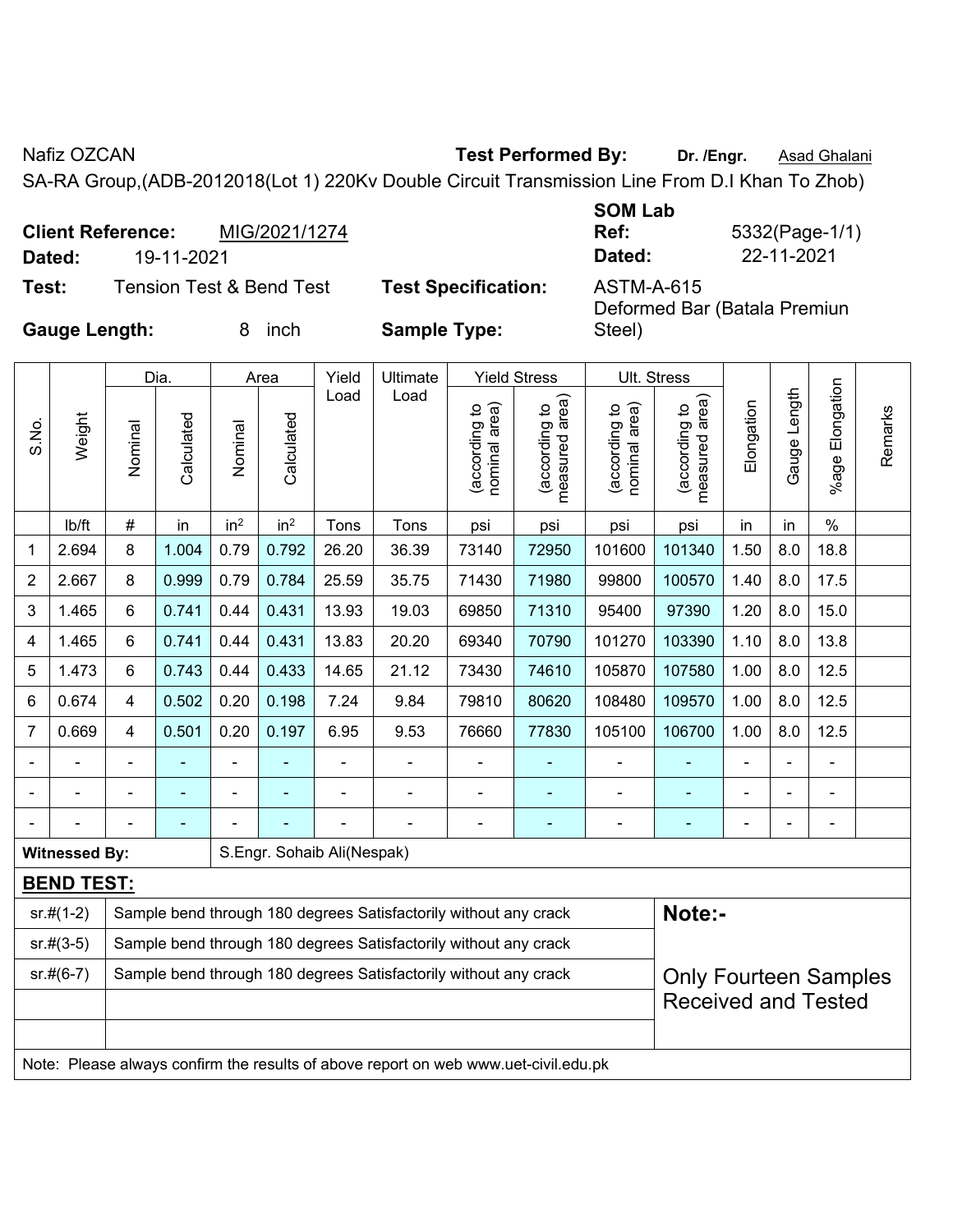Maqsood Ahmad **Test Performed By:** Dr. /Engr. **Asad Ghalani** 

Construction Manager BSM Developers (Pvt.)Ltd, Ph-8 Lahore

## Client Reference: CM/BSM/Ph-8/15

**Test:** Tension Test & Bend Test **Test Specification: Gauge Length:** 8 inch **Sample Type:** Deformed Bar (AF Steel)

|        |                                            |                            | <b>SOM Lab</b>         |
|--------|--------------------------------------------|----------------------------|------------------------|
|        | <b>Client Reference:</b><br>CM/BSM/Ph-8/15 |                            | 5333(Page-1/1)<br>Ref: |
| Dated: | 19-11-2021                                 |                            | 22-11-2021<br>Dated:   |
| Test:  | Tension Test & Bend Test                   | <b>Test Specification:</b> | ASTM-A-615             |

|                |                   |                                                                                     | Dia.           |                          | Area                                                  | Yield                                                            | Ult. Stress                                                      |                                |                                 |                                |                                             |                |              |                       |         |
|----------------|-------------------|-------------------------------------------------------------------------------------|----------------|--------------------------|-------------------------------------------------------|------------------------------------------------------------------|------------------------------------------------------------------|--------------------------------|---------------------------------|--------------------------------|---------------------------------------------|----------------|--------------|-----------------------|---------|
| S.No.          | Weight            | Nominal                                                                             | Calculated     | Nominal                  | Calculated                                            | Load                                                             | Load                                                             | nominal area)<br>(according to | (according to<br>measured area) | nominal area)<br>(according to | (according to<br>neasured area)<br>measured | Elongation     | Gauge Length | Elongation<br>$%$ age | Remarks |
|                | lb/ft             | $\#$                                                                                | in             | in <sup>2</sup>          | in <sup>2</sup>                                       | Tons                                                             | Tons                                                             | psi                            | psi                             | psi                            | psi                                         | in             | in           | $\frac{0}{0}$         |         |
| 1              | 2.640             | 8                                                                                   | 0.994          | 0.79                     | 0.776                                                 | 23.45                                                            | 32.72                                                            | 65460                          | 66640                           | 91350                          | 93000                                       | 1.30           | 8.0          | 16.3                  |         |
| $\overline{2}$ | 2.640             | 8                                                                                   | 0.994          | 0.79                     | 0.776                                                 | 23.21                                                            | 32.18                                                            | 64800                          | 65970                           | 89840                          | 91460                                       | 1.50           | 8.0          | 18.8                  |         |
| 3              | 1.502             | 6                                                                                   | 0.749          | 0.44                     | 0.441                                                 | 15.75                                                            | 21.66                                                            | 78940                          | 78760                           | 108580                         | 108330                                      | 1.30           | 8.0          | 16.3                  |         |
| 4              | 1.502             | 6                                                                                   | 0.749          | 0.44                     | 0.441                                                 | 16.43                                                            | 22.07                                                            | 82370                          | 82180                           | 110620                         | 110370                                      | 1.10           | 8.0          | 13.8                  |         |
|                |                   | $\blacksquare$                                                                      | ÷,             | $\blacksquare$           |                                                       | L,                                                               | $\blacksquare$                                                   | $\blacksquare$                 |                                 | $\blacksquare$                 | $\blacksquare$                              | $\blacksquare$ |              | ä,                    |         |
|                | ä,                | $\blacksquare$                                                                      | $\blacksquare$ | ä,                       | ◆                                                     | L.                                                               | $\blacksquare$                                                   | $\blacksquare$                 | ÷                               | $\blacksquare$                 | $\blacksquare$                              | $\overline{a}$ |              | ä,                    |         |
|                |                   |                                                                                     | $\overline{a}$ | ä,                       |                                                       | L,                                                               | $\blacksquare$                                                   | $\blacksquare$                 |                                 | $\blacksquare$                 | ä,                                          | $\blacksquare$ |              | $\blacksquare$        |         |
|                |                   |                                                                                     |                | ä,                       |                                                       |                                                                  |                                                                  |                                |                                 | $\blacksquare$                 |                                             |                |              |                       |         |
|                |                   | $\overline{\phantom{0}}$                                                            | $\blacksquare$ |                          |                                                       |                                                                  | $\blacksquare$                                                   | $\blacksquare$                 | $\overline{\phantom{0}}$        | $\overline{\phantom{a}}$       | ٠                                           |                |              | $\blacksquare$        |         |
| $\blacksquare$ |                   | $\blacksquare$                                                                      | $\blacksquare$ | $\overline{\phantom{a}}$ |                                                       | $\blacksquare$                                                   | $\blacksquare$                                                   | $\blacksquare$                 | ٠                               | $\blacksquare$                 | $\blacksquare$                              | $\blacksquare$ |              | $\blacksquare$        |         |
|                |                   |                                                                                     |                |                          |                                                       |                                                                  |                                                                  |                                |                                 |                                |                                             |                |              |                       |         |
|                | <b>BEND TEST:</b> |                                                                                     |                |                          |                                                       |                                                                  |                                                                  |                                |                                 |                                |                                             |                |              |                       |         |
|                | # 8               |                                                                                     |                |                          |                                                       |                                                                  | Sample bend through 180 degrees Satisfactorily without any crack |                                |                                 |                                | Note:-                                      |                |              |                       |         |
|                | #6                |                                                                                     |                |                          |                                                       | Sample bend through 180 degrees Satisfactorily without any crack |                                                                  |                                |                                 |                                |                                             |                |              |                       |         |
|                |                   |                                                                                     |                |                          | <b>Only Six Samples</b><br><b>Received and Tested</b> |                                                                  |                                                                  |                                |                                 |                                |                                             |                |              |                       |         |
|                |                   | Note: Please always confirm the results of above report on web www.uet-civil.edu.pk |                |                          |                                                       |                                                                  |                                                                  |                                |                                 |                                |                                             |                |              |                       |         |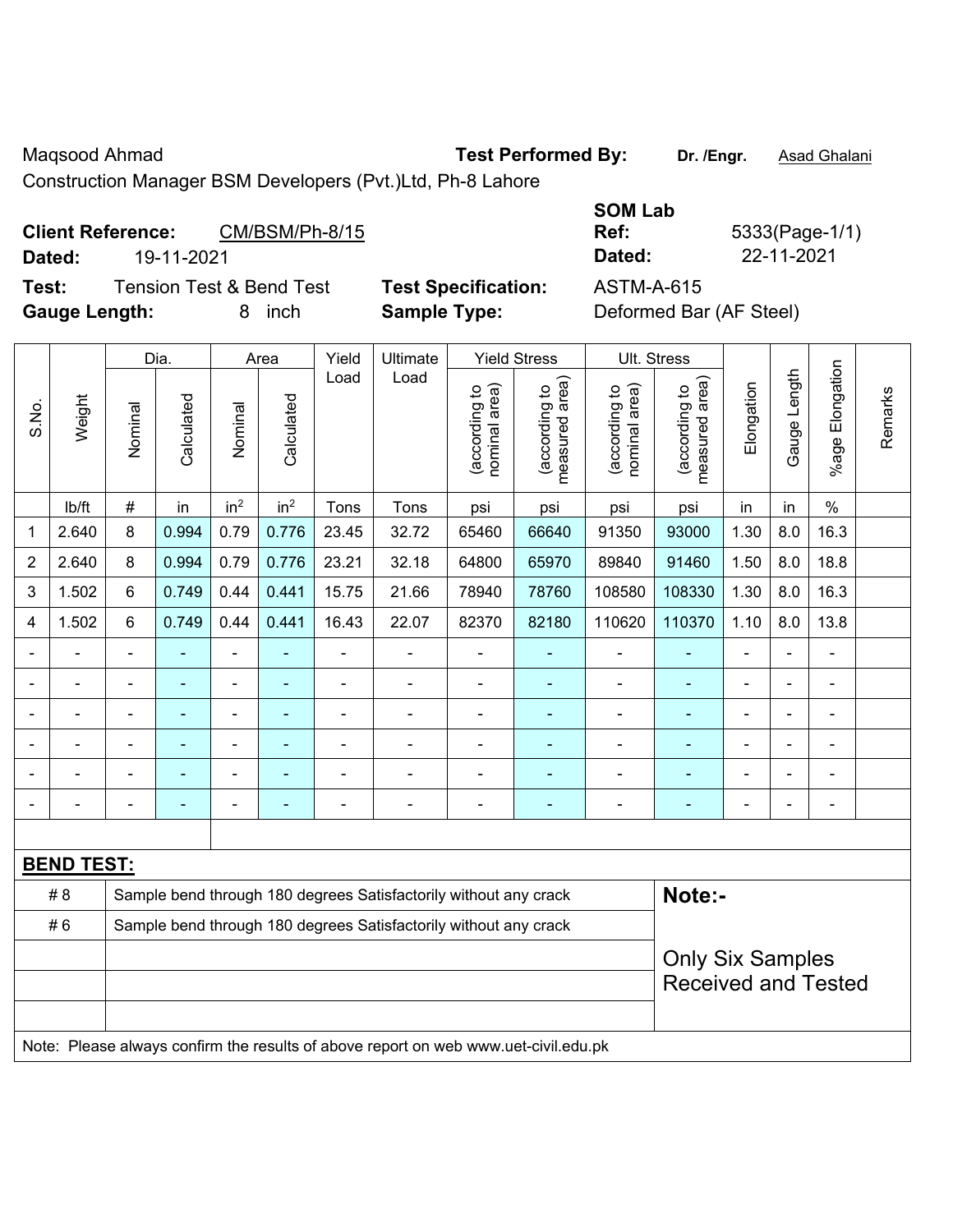Engr. Muddasir Tahir **Test Performed By: Dr. /Engr.** Asad Ghalani

CM Zameen Aurum,(Construction Manager Zameen Aurum at Plot No.15 Block L,Gulberg-III Lahore)

| Dated:               | <b>Client Reference:</b><br>22-11-2021 | ZD/ZA/STR016             |                            | <b>SOM Lab</b><br>Ref:<br>Dated: | 5334(Page-1/1)<br>22-11-2021 |
|----------------------|----------------------------------------|--------------------------|----------------------------|----------------------------------|------------------------------|
| Test:                |                                        | Tension Test & Bend Test | <b>Test Specification:</b> | ASTM-A-615<br>Deformed Bar (Pak  |                              |
| <b>Gauge Length:</b> |                                        | inch                     | <b>Sample Type:</b>        | Steel)                           |                              |

|                | Dia.<br>Yield<br>Ultimate<br><b>Yield Stress</b><br>Ult. Stress<br>Area |                |                |                 |                 |                |                                                                                     |                                |                                 |                                |                                 |                |                |                 |         |
|----------------|-------------------------------------------------------------------------|----------------|----------------|-----------------|-----------------|----------------|-------------------------------------------------------------------------------------|--------------------------------|---------------------------------|--------------------------------|---------------------------------|----------------|----------------|-----------------|---------|
|                |                                                                         |                |                |                 |                 |                |                                                                                     |                                |                                 |                                |                                 |                |                |                 |         |
| S.No.          | Weight                                                                  | Nominal        | Calculated     | Nominal         | Calculated      | Load           | Load                                                                                | (according to<br>nominal area) | measured area)<br>(according to | nominal area)<br>(according to | (according to<br>measured area) | Elongation     | Gauge Length   | %age Elongation | Remarks |
|                | lb/ft                                                                   | $\#$           | in             | in <sup>2</sup> | in <sup>2</sup> | Tons           | Tons                                                                                | psi                            | psi                             | psi                            | psi                             | in             | in             | $\%$            |         |
| 1              | 2.502                                                                   | 8              | 0.967          | 0.79            | 0.735           | 24.67          | 32.98                                                                               | 68870                          | 74020                           | 92060                          | 98950                           | 1.20           | 8.0            | 15.0            |         |
| $\overline{2}$ | 2.553                                                                   | 8              | 0.977          | 0.79            | 0.750           | 26.68          | 34.66                                                                               | 74480                          | 78450                           | 96760                          | 101920                          | 1.20           | 8.0            | 15.0            |         |
|                |                                                                         | $\blacksquare$ | ä,             | ä,              |                 | L,             |                                                                                     |                                |                                 |                                | ä,                              | $\blacksquare$ |                |                 |         |
|                |                                                                         |                |                | ÷               |                 | $\blacksquare$ | $\blacksquare$                                                                      | ÷                              |                                 |                                |                                 |                |                | $\blacksquare$  |         |
| $\blacksquare$ |                                                                         |                |                | ÷               |                 | $\blacksquare$ |                                                                                     | Ē,                             |                                 | $\blacksquare$                 |                                 | ۰              |                |                 |         |
| $\overline{a}$ |                                                                         |                |                | $\blacksquare$  |                 | ä,             |                                                                                     | $\blacksquare$                 |                                 | $\blacksquare$                 |                                 | $\blacksquare$ | $\blacksquare$ | $\blacksquare$  |         |
| $\blacksquare$ |                                                                         | $\blacksquare$ | $\blacksquare$ | ÷               | ٠               | ä,             | $\blacksquare$                                                                      | $\blacksquare$                 | ÷                               | $\blacksquare$                 |                                 | $\blacksquare$ | $\blacksquare$ | $\blacksquare$  |         |
| $\blacksquare$ |                                                                         | $\blacksquare$ | $\blacksquare$ | ä,              | ÷               | ä,             | ä,                                                                                  | $\blacksquare$                 | ۰                               | $\blacksquare$                 | $\blacksquare$                  | $\blacksquare$ | $\blacksquare$ | ä,              |         |
|                |                                                                         |                | $\blacksquare$ | ÷               |                 | ä,             | $\blacksquare$                                                                      | L,                             | ÷                               | $\overline{\phantom{0}}$       |                                 | $\blacksquare$ |                | ÷               |         |
| $\blacksquare$ |                                                                         | $\blacksquare$ | $\blacksquare$ | -               | ٠               | $\blacksquare$ | $\blacksquare$                                                                      | ä,                             | ٠                               | $\blacksquare$                 | $\blacksquare$                  | $\blacksquare$ | ä,             | $\blacksquare$  |         |
|                |                                                                         |                |                |                 |                 |                |                                                                                     |                                |                                 |                                |                                 |                |                |                 |         |
|                | <b>BEND TEST:</b>                                                       |                |                |                 |                 |                |                                                                                     |                                |                                 |                                |                                 |                |                |                 |         |
|                | # 8                                                                     |                |                |                 |                 |                | Sample bend through 180 degrees Satisfactorily without any crack                    |                                |                                 |                                | Note:-                          |                |                |                 |         |
|                | #6                                                                      |                |                |                 |                 |                | Sample bend through 180 degrees Satisfactorily without any crack                    |                                |                                 |                                |                                 |                |                |                 |         |
|                |                                                                         |                |                |                 |                 |                |                                                                                     |                                |                                 |                                | <b>Only Three Samples</b>       |                |                |                 |         |
|                |                                                                         |                |                |                 |                 |                |                                                                                     |                                |                                 |                                | <b>Received and Tested</b>      |                |                |                 |         |
|                |                                                                         |                |                |                 |                 |                |                                                                                     |                                |                                 |                                |                                 |                |                |                 |         |
|                |                                                                         |                |                |                 |                 |                | Note: Please always confirm the results of above report on web www.uet-civil.edu.pk |                                |                                 |                                |                                 |                |                |                 |         |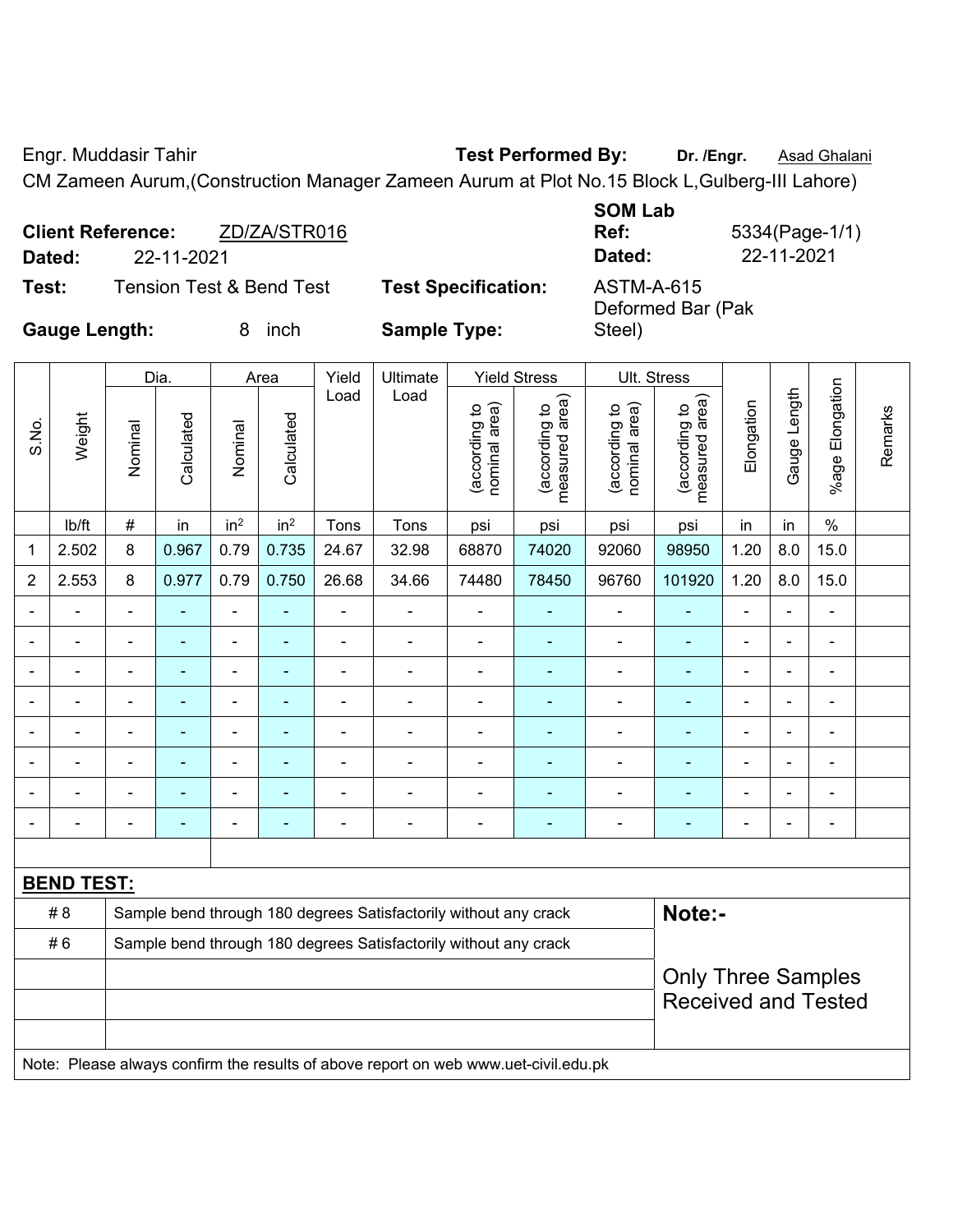Engr. Javed Asad **Test Performed By:** Dr. /Engr. **Asad Ghalani** 

CRE JIP Consultants Jalalpur Shrif.(Construction of Jalalpur Irrigation Canal And its System Pkg-3)

|                      | <b>Client Reference:</b> | JIPIC/TECH/P-3/CRE/34               |                       |
|----------------------|--------------------------|-------------------------------------|-----------------------|
| Dated:               | 18-11-2021               |                                     |                       |
| Test:                |                          | <b>Tension Test &amp; Bend Test</b> | <b>Test Specifica</b> |
| <b>Gauge Length:</b> |                          | 8 inch                              | <b>Sample Type:</b>   |

**SOM Lab Dated:** 18-11-2021 **Dated:** 22-11-2021 **Text:** Test Extend Test Specification:  $\overline{A}$ 

**Ref:** 5335(Page-1/1)

| d Stress | Ult. Stress |  |
|----------|-------------|--|
|          |             |  |

|                |                                                                                     |                         | Dia.           |                 | Area            | Yield          | Ultimate                                                         |                                | <b>Yield Stress</b>                         |                                | Ult. Stress                     |                |                |                      |         |
|----------------|-------------------------------------------------------------------------------------|-------------------------|----------------|-----------------|-----------------|----------------|------------------------------------------------------------------|--------------------------------|---------------------------------------------|--------------------------------|---------------------------------|----------------|----------------|----------------------|---------|
| S.No.          | Weight                                                                              | Nominal                 | Calculated     | Nominal         | Calculated      | Load           | Load                                                             | (according to<br>nominal area) | (according to<br>neasured area)<br>measured | (according to<br>nominal area) | measured area)<br>(according to | Elongation     | Gauge Length   | Elongation<br>%age l | Remarks |
|                | lb/ft                                                                               | #                       | in             | in <sup>2</sup> | in <sup>2</sup> | Tons           | Tons                                                             | psi                            | psi                                         | psi                            | psi                             | in             | in             | $\%$                 |         |
| 1              | 1.473                                                                               | 6                       | 0.743          | 0.44            | 0.433           | 15.01          | 18.60                                                            | 75210                          | 76430                                       | 93250                          | 94760                           | 1.20           | 8.0            | 15.0                 |         |
| $\overline{2}$ | 1.469                                                                               | 6                       | 0.742          | 0.44            | 0.432           | 15.92          | 20.31                                                            | 79810                          | 81290                                       | 101780                         | 103670                          | 1.10           | 8.0            | 13.8                 |         |
| 3              | 0.671                                                                               | 4                       | 0.501          | 0.20            | 0.197           | 6.65           | 8.51                                                             | 73290                          | 74410                                       | 93860                          | 95290                           | 1.10           | 8.0            | 13.8                 |         |
| 4              | 0.673                                                                               | $\overline{4}$          | 0.502          | 0.20            | 0.198           | 6.95           | 8.66                                                             | 76660                          | 77440                                       | 95550                          | 96510                           | 1.00           | 8.0            | 12.5                 |         |
|                |                                                                                     |                         |                |                 |                 |                |                                                                  |                                |                                             |                                |                                 |                |                |                      |         |
|                |                                                                                     |                         |                | ä,              |                 |                | $\blacksquare$                                                   |                                |                                             |                                |                                 |                |                |                      |         |
| Ē,             | $\blacksquare$                                                                      | $\blacksquare$          | ÷              | ÷,              | ÷               | $\blacksquare$ | L.                                                               | $\blacksquare$                 | ۰                                           | $\blacksquare$                 | ۰                               | $\blacksquare$ | $\blacksquare$ | ۰                    |         |
|                | L,                                                                                  | $\blacksquare$          | $\blacksquare$ | ÷,              |                 | $\blacksquare$ | $\overline{a}$                                                   | $\blacksquare$                 | ۰                                           | $\blacksquare$                 | ۰                               | $\blacksquare$ | $\blacksquare$ | ۰                    |         |
|                | $\blacksquare$                                                                      |                         | ۰              | ÷,              |                 | ä,             | $\blacksquare$                                                   | $\blacksquare$                 | ۰                                           | $\blacksquare$                 | ÷                               |                | $\blacksquare$ | ÷                    |         |
|                |                                                                                     |                         |                | Ē,              | Ē.              | Ē,             | $\overline{a}$                                                   |                                | ۰                                           |                                |                                 |                | Ē,             |                      |         |
|                |                                                                                     |                         |                |                 |                 |                |                                                                  |                                |                                             |                                |                                 |                |                |                      |         |
|                | <b>BEND TEST:</b>                                                                   |                         |                |                 |                 |                |                                                                  |                                |                                             |                                |                                 |                |                |                      |         |
|                | #6                                                                                  |                         |                |                 |                 |                | Sample bend through 180 degrees Satisfactorily without any crack |                                |                                             |                                | Note:-                          |                |                |                      |         |
|                | #4                                                                                  |                         |                |                 |                 |                | Sample bend through 180 degrees Satisfactorily without any crack |                                |                                             |                                |                                 |                |                |                      |         |
|                |                                                                                     | <b>Only Six Samples</b> |                |                 |                 |                |                                                                  |                                |                                             |                                |                                 |                |                |                      |         |
|                |                                                                                     |                         |                |                 |                 |                |                                                                  |                                |                                             |                                | <b>Received and Tested</b>      |                |                |                      |         |
|                |                                                                                     |                         |                |                 |                 |                |                                                                  |                                |                                             |                                |                                 |                |                |                      |         |
|                | Note: Please always confirm the results of above report on web www.uet-civil.edu.pk |                         |                |                 |                 |                |                                                                  |                                |                                             |                                |                                 |                |                |                      |         |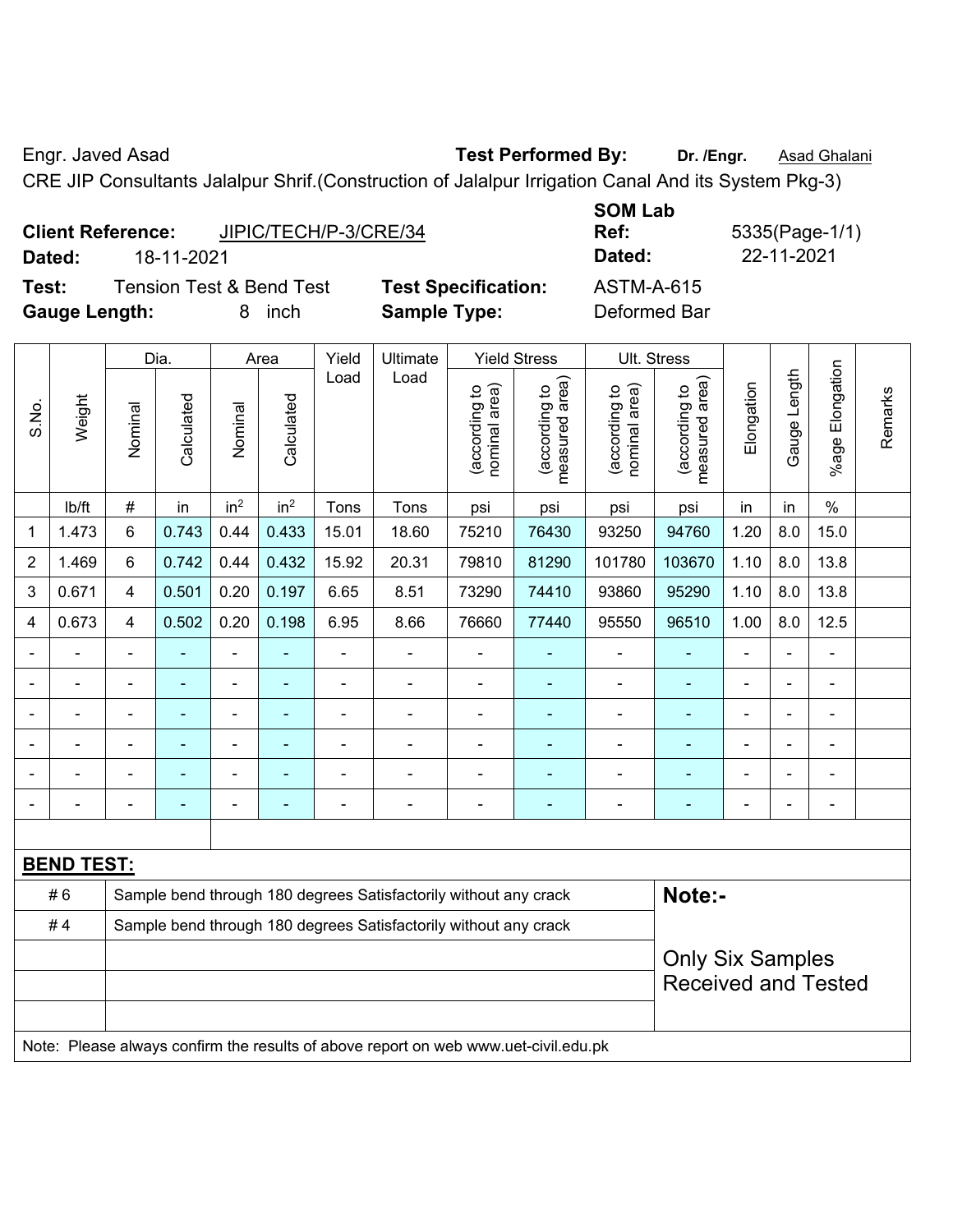Sub Divisional Officer **Test Performed By:** Dr. /Engr. **Asad Ghalani** 

BSD,KRK.(Cons.of 02-NOS Additional Class Rooms At Govt.Girls Primary Schools Rakh Butt)

**Client Reference:** 17/KRK **SOM Lab Ref:** 5336(Page-1/1) **Dated:** 25-10-2021 **Dated:** 22-11-2021 **Test:** Tension Test & Bend Test **Test Specification:** ASTM-A-615 **Gauge Length:** 8 inch **Sample Type:** Deformed Bar

|                |                                                                                     |                | Dia.                   |                              | Area                     | Yield          | Ultimate                 |                                | <b>Yield Stress</b>             |                                | Ult. Stress                     |                |                |                      |         |
|----------------|-------------------------------------------------------------------------------------|----------------|------------------------|------------------------------|--------------------------|----------------|--------------------------|--------------------------------|---------------------------------|--------------------------------|---------------------------------|----------------|----------------|----------------------|---------|
| S.No.          | Weight                                                                              | Nominal        | Calculated             | Nominal                      | Calculated               | Load           | Load                     | nominal area)<br>(according to | (according to<br>measured area) | nominal area)<br>(according to | (according to<br>measured area) | Elongation     | Gauge Length   | Elongation<br>%age l | Remarks |
|                | lb/ft                                                                               | $\#$           | in                     | in <sup>2</sup>              | in <sup>2</sup>          | Tons           | Tons                     | psi                            | psi                             | psi                            | psi                             | in             | in             | $\%$                 |         |
| 1              | 1.521                                                                               | 6              | 0.754                  | 0.44                         | 0.447                    | 16.51          | 20.69                    | 82780                          | 81480                           | 103720                         | 102100                          | 1.40           | 8.0            | 17.5                 |         |
| $\overline{2}$ | 1.488                                                                               | 6              | 0.746                  | 0.44                         | 0.437                    | 14.95          | 18.78                    | 74960                          | 75470                           | 94120                          | 94760                           | 1.30           | 8.0            | 16.3                 |         |
| 3              | 0.670                                                                               | $\overline{4}$ | 0.501                  | 0.20                         | 0.197                    | 6.90           | 8.63                     | 76100                          | 77260                           | 95210                          | 96660                           | 1.00           | 8.0            | 12.5                 |         |
| 4              | 0.675                                                                               | $\overline{4}$ | 0.502                  | 0.20                         | 0.198                    | 6.42           | 8.10                     | 70820                          | 71540                           | 89370                          | 90270                           | 1.00           | 8.0            | 12.5                 |         |
|                | $\blacksquare$                                                                      | $\blacksquare$ | ÷,                     | ÷,                           | $\blacksquare$           | ä,             | $\blacksquare$           | $\blacksquare$                 | ٠                               | $\overline{\phantom{a}}$       | ÷                               | $\blacksquare$ | $\blacksquare$ | ä,                   |         |
|                | $\blacksquare$                                                                      | $\blacksquare$ | $\blacksquare$         | $\overline{\phantom{0}}$     | ۰                        | $\blacksquare$ | $\overline{\phantom{a}}$ | $\blacksquare$                 | ۰                               | $\blacksquare$                 | $\blacksquare$                  | $\blacksquare$ | $\blacksquare$ | $\blacksquare$       |         |
|                | $\blacksquare$                                                                      | $\blacksquare$ | ÷,                     | $\qquad \qquad \blacksquare$ | ۰                        | ä,             | $\blacksquare$           | $\overline{\phantom{a}}$       | ٠                               | $\overline{\phantom{a}}$       | ÷                               | $\blacksquare$ |                | $\blacksquare$       |         |
|                | $\blacksquare$                                                                      | $\blacksquare$ | ä,                     | $\overline{\phantom{a}}$     | $\overline{\phantom{0}}$ | ä,             | $\blacksquare$           | $\overline{\phantom{a}}$       | ٠                               | $\blacksquare$                 | ٠                               | $\blacksquare$ |                | $\blacksquare$       |         |
|                |                                                                                     |                | $\overline{a}$         | ä,                           |                          |                | $\blacksquare$           | ä,                             |                                 |                                |                                 |                |                |                      |         |
|                |                                                                                     |                |                        | -                            | $\overline{\phantom{0}}$ | $\blacksquare$ | $\blacksquare$           | $\blacksquare$                 | ۰                               | ٠                              | ٠                               | $\blacksquare$ |                | $\blacksquare$       |         |
|                |                                                                                     |                |                        |                              |                          |                |                          |                                |                                 |                                |                                 |                |                |                      |         |
|                | <b>BEND TEST:</b>                                                                   |                |                        |                              |                          |                |                          |                                |                                 |                                |                                 |                |                |                      |         |
|                |                                                                                     |                | No Bend test performed |                              |                          |                |                          |                                |                                 |                                | Note:-                          |                |                |                      |         |
|                |                                                                                     |                |                        |                              |                          |                |                          |                                |                                 |                                |                                 |                |                |                      |         |
|                |                                                                                     |                |                        |                              |                          |                |                          |                                |                                 |                                | <b>Only Four Samples</b>        |                |                |                      |         |
|                |                                                                                     |                |                        |                              |                          |                |                          |                                |                                 |                                | <b>Received and Tested</b>      |                |                |                      |         |
|                |                                                                                     |                |                        |                              |                          |                |                          |                                |                                 |                                |                                 |                |                |                      |         |
|                | Note: Please always confirm the results of above report on web www.uet-civil.edu.pk |                |                        |                              |                          |                |                          |                                |                                 |                                |                                 |                |                |                      |         |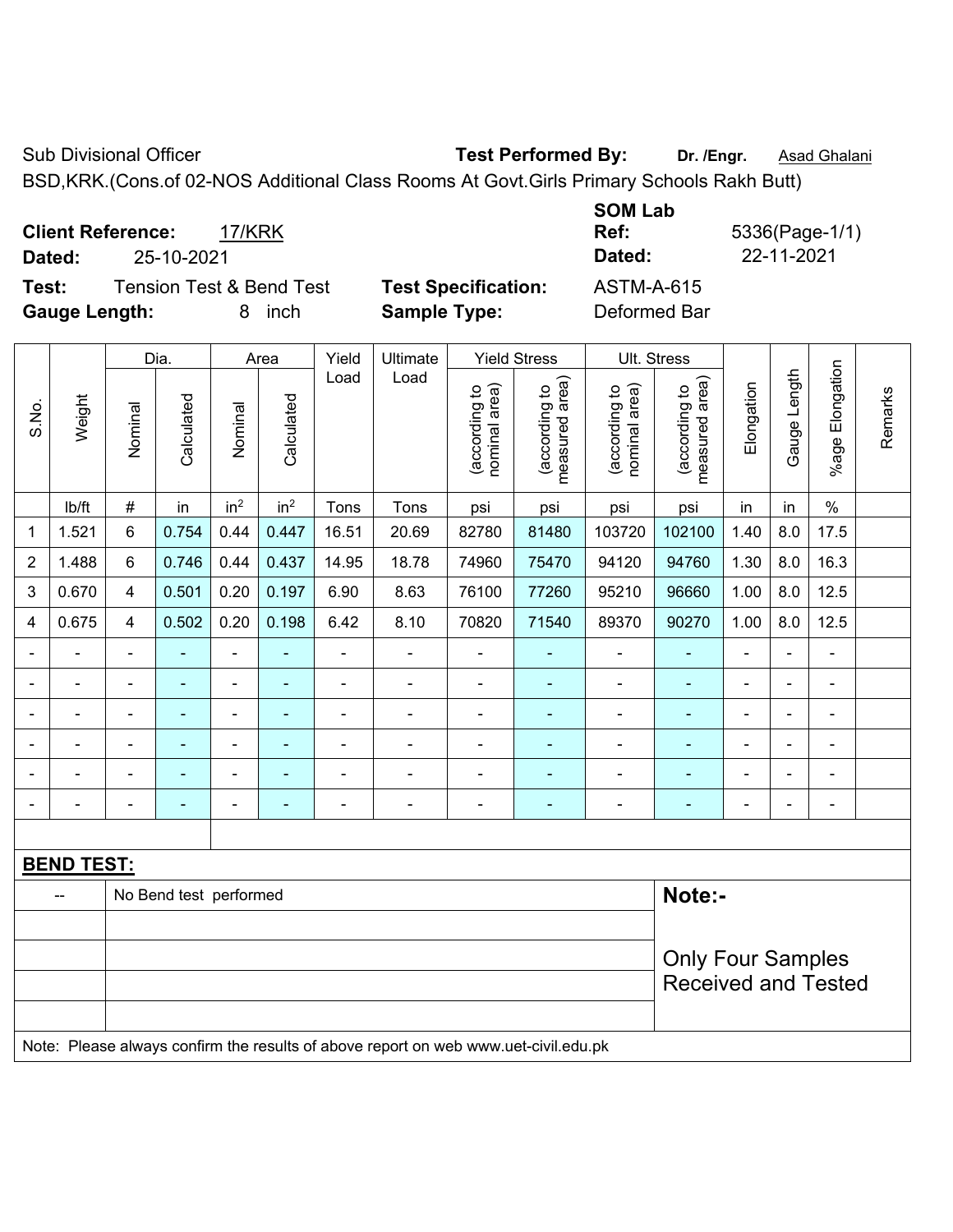Deputy Project Director Center **Test Performed By:** Dr. /Engr. **Asad Ghalani** 

PMU-SBP Nation Hockey Stadium,Lahore (Sports Complex Dijkot, Distt.Faisalabad.)

|        | <b>Client Reference:</b>            | DPD/PMU/SBP/LHR/21/        | <b>SUM LAD</b><br>Ref: |
|--------|-------------------------------------|----------------------------|------------------------|
| Dated: | 19-11-2021                          |                            | Dated:                 |
| Test:  | <b>Tension Test &amp; Bend Test</b> | <b>Test Specification:</b> | ASTM-A-615             |

**Gauge Length:** 8 inch **Sample Type:** Deformed Bar

**SOM Lab Dated:** 19-11-2021 **Dated:** 22-11-2021

**Ref:** 5337(Page-1/1)

┑

|                |                                                                                     |                                                                                             | Dia.           |                 | Area                     | Yield          | Ultimate                                                         |                               | <b>Yield Stress</b>                |                                | Ult. Stress                     |                |                |                              |         |
|----------------|-------------------------------------------------------------------------------------|---------------------------------------------------------------------------------------------|----------------|-----------------|--------------------------|----------------|------------------------------------------------------------------|-------------------------------|------------------------------------|--------------------------------|---------------------------------|----------------|----------------|------------------------------|---------|
| S.No.          | Weight                                                                              | Nominal                                                                                     | Calculated     | Nominal         | Calculated               | Load           | Load                                                             | nominal area)<br>according to | area)<br>(according to<br>measured | (according to<br>nominal area) | measured area)<br>(according to | Elongation     | Gauge Length   | Elongation<br>%age I         | Remarks |
|                | lb/ft                                                                               | $\#$                                                                                        | in             | in <sup>2</sup> | in <sup>2</sup>          | Tons           | Tons                                                             | psi                           | psi                                | psi                            | psi                             | in             | in             | $\%$                         |         |
| 1              | 2.593                                                                               | 8                                                                                           | 0.985          | 0.79            | 0.762                    | 28.75          | 36.36                                                            | 80250                         | 83200                              | 101510                         | 105240                          | 1.20           | 8.0            | 15.0                         |         |
| $\overline{2}$ | 1.499                                                                               | 6                                                                                           | 0.749          | 0.44            | 0.441                    | 15.04          | 19.57                                                            | 75370                         | 75200                              | 98100                          | 97880                           | 1.10           | 8.0            | 13.8                         |         |
| 3              | 0.663                                                                               | $\overline{4}$                                                                              | 0.498          | 0.20            | 0.195                    | 6.42           | 9.68                                                             | 70820                         | 72640                              | 106790                         | 109530                          | 1.00           | 8.0            | 12.5                         |         |
|                | $\blacksquare$                                                                      |                                                                                             | $\blacksquare$ | ÷,              | $\blacksquare$           | $\frac{1}{2}$  | ÷,                                                               |                               | $\overline{\phantom{a}}$           | $\blacksquare$                 | $\blacksquare$                  | $\blacksquare$ | $\blacksquare$ | ÷,                           |         |
|                |                                                                                     | $\blacksquare$                                                                              | ä,             | $\frac{1}{2}$   | ä,                       | L,             | ÷,                                                               | ä,                            | $\blacksquare$                     | ä,                             | ÷                               | $\blacksquare$ |                | ä,                           |         |
|                |                                                                                     |                                                                                             | ä,             | ä,              | $\overline{\phantom{a}}$ | L,             | $\blacksquare$                                                   | $\blacksquare$                | ÷,                                 | $\blacksquare$                 | $\blacksquare$                  | $\blacksquare$ |                | $\blacksquare$               |         |
|                |                                                                                     |                                                                                             |                | ÷               |                          |                |                                                                  |                               |                                    |                                |                                 |                |                |                              |         |
|                |                                                                                     |                                                                                             | ٠              | -               |                          | $\blacksquare$ | $\blacksquare$                                                   | $\blacksquare$                |                                    | $\qquad \qquad \blacksquare$   | ۰                               | $\blacksquare$ |                | $\blacksquare$               |         |
|                |                                                                                     | $\blacksquare$                                                                              | $\blacksquare$ | $\blacksquare$  | ٠                        | ä,             | $\blacksquare$                                                   | $\blacksquare$                | $\blacksquare$                     | $\blacksquare$                 | ۰                               | $\blacksquare$ | $\blacksquare$ | $\blacksquare$               |         |
|                |                                                                                     | $\overline{\phantom{0}}$                                                                    | ÷              | $\blacksquare$  | Ē.                       | $\blacksquare$ | $\blacksquare$                                                   | -                             | ٠                                  | $\blacksquare$                 | $\blacksquare$                  | $\blacksquare$ |                | $\qquad \qquad \blacksquare$ |         |
|                |                                                                                     |                                                                                             |                |                 |                          |                |                                                                  |                               |                                    |                                |                                 |                |                |                              |         |
|                | <b>BEND TEST:</b>                                                                   |                                                                                             |                |                 |                          |                |                                                                  |                               |                                    |                                |                                 |                |                |                              |         |
|                | # 8                                                                                 |                                                                                             |                |                 |                          |                | Sample bend through 180 degrees Satisfactorily without any crack |                               |                                    |                                | Note:-                          |                |                |                              |         |
|                | #6                                                                                  |                                                                                             |                |                 |                          |                | Sample bend through 180 degrees Satisfactorily without any crack |                               |                                    |                                |                                 |                |                |                              |         |
|                | #4                                                                                  | Sample bend through 180 degrees Satisfactorily without any crack<br><b>Only Six Samples</b> |                |                 |                          |                |                                                                  |                               |                                    |                                |                                 |                |                |                              |         |
|                |                                                                                     |                                                                                             |                |                 |                          |                |                                                                  |                               |                                    |                                | <b>Received and Tested</b>      |                |                |                              |         |
|                |                                                                                     |                                                                                             |                |                 |                          |                |                                                                  |                               |                                    |                                |                                 |                |                |                              |         |
|                | Note: Please always confirm the results of above report on web www.uet-civil.edu.pk |                                                                                             |                |                 |                          |                |                                                                  |                               |                                    |                                |                                 |                |                |                              |         |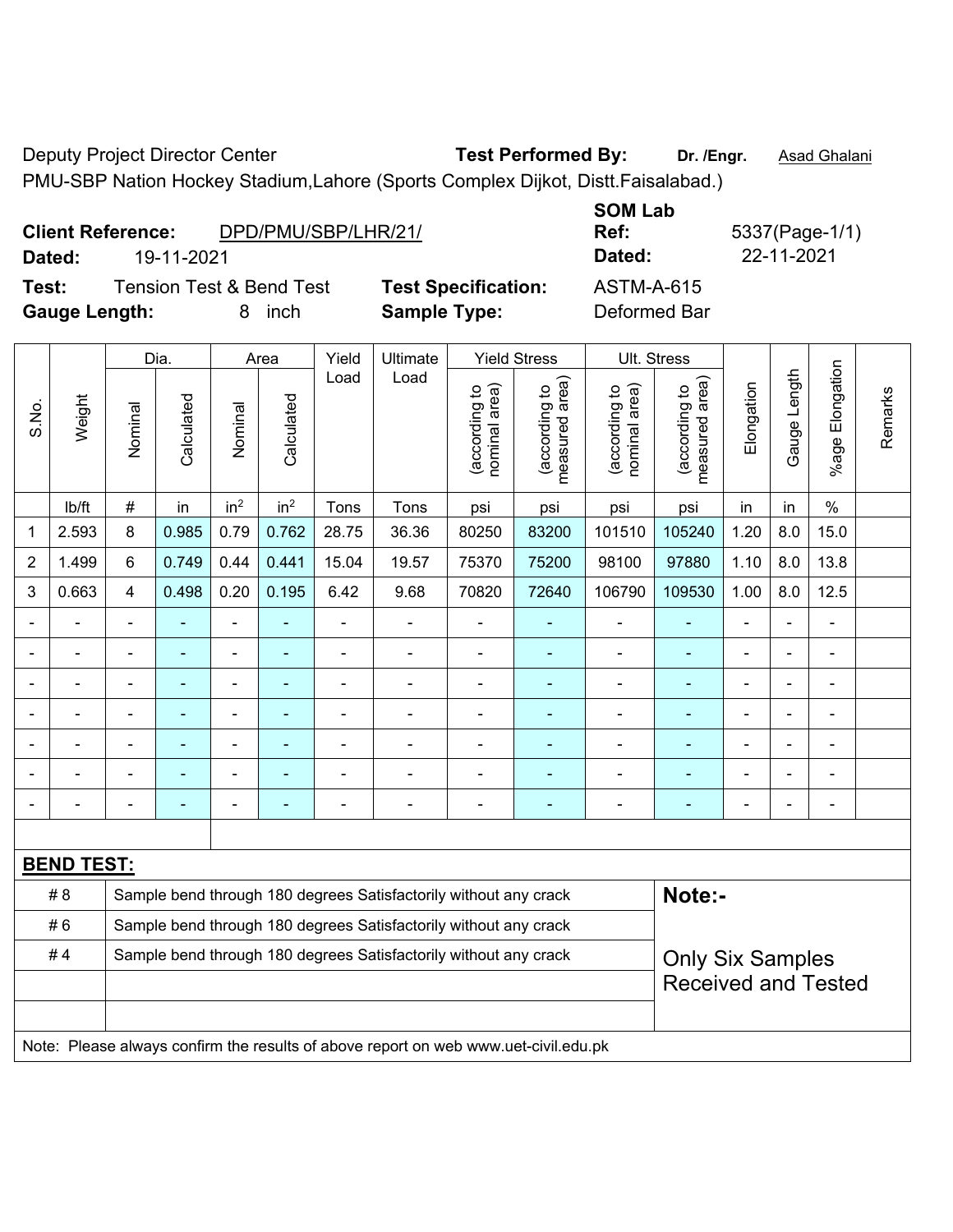Qaisar Abbas **Test Performed By:** Dr. /Engr. **Asad Ghalani** Caisar Abbas **Number 2018** 

Project Director,IDAP.(Establishment of Teaching Hospital Sheik zayad II Rahimyar Khan)

| <b>Client Reference:</b> |            | DP/SZ-II/IDAP/2021/SO/10 |
|--------------------------|------------|--------------------------|
| Dated:                   | 18-11-2021 |                          |

**Test:** Tension Test & Bend Test **Test Specification:** ASTM-A-615 **Gauge Length:** 8 inch **Sample Type:** Deformed Bar (Faizan Steel)

| <b>SOM Lab</b> |                |
|----------------|----------------|
| Ref:           | 5339(Page-1/1) |
| Dated:         | 22-11-2021     |

Dia. | Area | Yield | Ultimate | Yield Stress | Ult. Stress %age Elongation %age Elongation Gauge Length Gauge Length Load Load (according to<br>measured area) measured area) (according to<br>measured area) measured area) (according to<br>nominal area) (according to<br>nominal area) Elongation **Elongation** nominal area) nominal area) (according to (according to (according to (according to Remarks Remarks **Calculated Calculated** Weight Calculated Calculated S.No. Nominal Nominal Vominal Vominal <code>ib/ft</code>  $\mid$  #  $\mid$  in  $\mid$  in<sup>2</sup>  $\mid$  in<sup>2</sup>  $\mid$  Tons  $\mid$  psi  $\mid$  psi  $\mid$  psi  $\mid$  psi  $\mid$  in  $\mid$  in  $\mid$  % 1 | 0.613 | 4 | 0.479 | 0.20 | 0.180 | 6.70 | 8.10 | 73850 | 82060 | 89370 | 99300 | 1.20 | 8.0 | 15.0 2 | 0.609 | 4 | 0.477 | 0.20 | 0.179 | 6.83 | 8.18 | 75320 | 84150 | 90150 | 100730 | 1.10 | 8.0 | 13.8 - - - - - - - - - - - - - - - - - - - - - - - - - - - - - - - - - - - - - - - - - - - - - - - - - - - - - - - - - - - - - - - - - - - - - - - - - - - - - - - - - - - - - - - - - - - - - - - - - - - - - - - - - - - - - - - - - - - - - - - - **BEND TEST:**  # 4 Sample bend through 180 degrees Satisfactorily without any crack **Note:-**Only Three Samples Received and Tested

Note: Please always confirm the results of above report on web www.uet-civil.edu.pk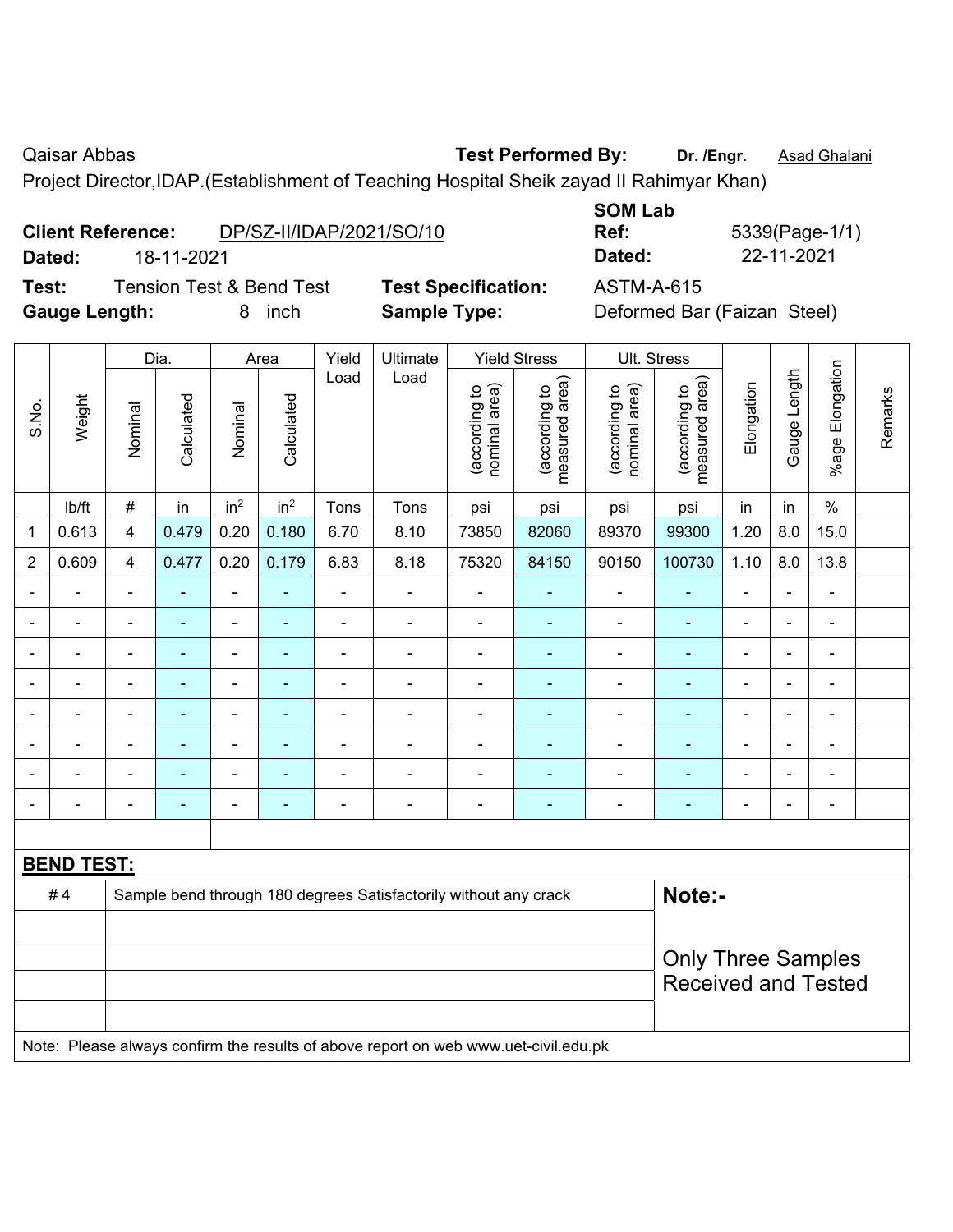PD, Innovative Cons. Company **Test Performed By:** Dr. /Engr. **Asad Ghalani** 

Lahore,(Construction Of ABL,Branch at Jubilee Town,Lahore.)

| <b>Client Reference:</b> |            | ICL/ABL/JT/1121/01                  |                            | <b>SOM Lab</b><br>Ref: | 5341(Page-1/1) |
|--------------------------|------------|-------------------------------------|----------------------------|------------------------|----------------|
| Dated:                   | 22-11-2021 |                                     |                            | Dated:                 | 22-11-2021     |
| Test:                    |            | <b>Tension Test &amp; Bend Test</b> | <b>Test Specification:</b> | <b>ASTM-A-615</b>      |                |
| <b>Gauge Length:</b>     |            | inch<br>8.                          | <b>Sample Type:</b>        | Deformed Bar           |                |

|                |                   |                | Dia.                     |                 | Area            | Yield          | Ultimate                                                                            |                                | <b>Yield Stress</b>             |                                | Ult. Stress                                 |                |              |                       |         |
|----------------|-------------------|----------------|--------------------------|-----------------|-----------------|----------------|-------------------------------------------------------------------------------------|--------------------------------|---------------------------------|--------------------------------|---------------------------------------------|----------------|--------------|-----------------------|---------|
| S.No.          | Weight            | Nominal        | Calculated               | Nominal         | Calculated      | Load           | Load                                                                                | nominal area)<br>(according to | measured area)<br>(according to | (according to<br>nominal area) | (according to<br>measured area)<br>measured | Elongation     | Gauge Length | Elongation<br>$%$ age | Remarks |
|                | lb/ft             | #              | in                       | in <sup>2</sup> | in <sup>2</sup> | Tons           | Tons                                                                                | psi                            | psi                             | psi                            | psi                                         | in             | in           | $\%$                  |         |
| 1              | 2.658             | 8              | 0.997                    | 0.79            | 0.781           | 27.12          | 34.56                                                                               | 75700                          | 76570                           | 96470                          | 97590                                       | 1.20           | 8.0          | 15.0                  |         |
| $\overline{2}$ | 2.656             | 8              | 0.997                    | 0.79            | 0.781           | 27.70          | 34.96                                                                               | 77320                          | 78210                           | 97610                          | 98740                                       | 1.30           | 8.0          | 16.3                  |         |
| 3              | 1.476             | 6              | 0.743                    | 0.44            | 0.434           | 14.98          | 18.81                                                                               | 75110                          | 76150                           | 94270                          | 95570                                       | 1.40           | 8.0          | 17.5                  |         |
| 4              | 1.466             | 6              | 0.741                    | 0.44            | 0.431           | 15.09          | 18.96                                                                               | 75620                          | 77200                           | 95040                          | 97020                                       | 1.20           | 8.0          | 15.0                  |         |
| 5              | 1.035             | 5              | 0.622                    | 0.31            | 0.304           | 10.96          | 13.86                                                                               | 77960                          | 79500                           | 98630                          | 100580                                      | 1.10           | 8.0          | 13.8                  |         |
| 6              | 1.034             | 5              | 0.622                    | 0.31            | 0.304           | 10.86          | 13.78                                                                               | 77240                          | 78760                           | 98050                          | 99990                                       | 1.00           | 8.0          | 12.5                  |         |
| $\overline{7}$ | 0.670             | $\overline{4}$ | 0.501                    | 0.20            | 0.197           | 7.34           | 8.89                                                                                | 80940                          | 82170                           | 98020                          | 99510                                       | 0.90           | 8.0          | 11.3                  |         |
| 8              | 0.666             | 4              | 0.500                    | 0.20            | 0.196           | 6.98           | 8.61                                                                                | 77000                          | 78570                           | 94990                          | 96930                                       | 1.10           | 8.0          | 13.8                  |         |
| Ē,             |                   | $\blacksquare$ |                          |                 |                 | $\blacksquare$ | $\frac{1}{2}$                                                                       | $\blacksquare$                 |                                 | $\blacksquare$                 |                                             | $\blacksquare$ |              | ÷,                    |         |
|                |                   |                | $\overline{\phantom{0}}$ | $\blacksquare$  | $\blacksquare$  | $\blacksquare$ | $\qquad \qquad \blacksquare$                                                        | $\blacksquare$                 | $\blacksquare$                  | $\blacksquare$                 | $\frac{1}{2}$                               | ÷              |              | $\blacksquare$        |         |
|                |                   |                |                          |                 |                 |                |                                                                                     |                                |                                 |                                |                                             |                |              |                       |         |
|                | <b>BEND TEST:</b> |                |                          |                 |                 |                |                                                                                     |                                |                                 |                                |                                             |                |              |                       |         |
|                | # 8               |                |                          |                 |                 |                | Sample bend through 180 degrees Satisfactorily without any crack                    |                                |                                 |                                | Note:-                                      |                |              |                       |         |
|                | #6                |                |                          |                 |                 |                | Sample bend through 180 degrees Satisfactorily without any crack                    |                                |                                 |                                |                                             |                |              |                       |         |
|                | # 5               |                |                          |                 |                 |                | Sample bend through 180 degrees Satisfactorily without any crack                    |                                |                                 |                                | <b>Only Twelve Samples</b>                  |                |              |                       |         |
|                | #4                |                |                          |                 |                 |                | Sample bend through 180 degrees Satisfactorily without any crack                    |                                |                                 |                                | <b>Received and Tested</b>                  |                |              |                       |         |
|                |                   |                |                          |                 |                 |                |                                                                                     |                                |                                 |                                |                                             |                |              |                       |         |
|                |                   |                |                          |                 |                 |                | Note: Please always confirm the results of above report on web www.uet-civil.edu.pk |                                |                                 |                                |                                             |                |              |                       |         |